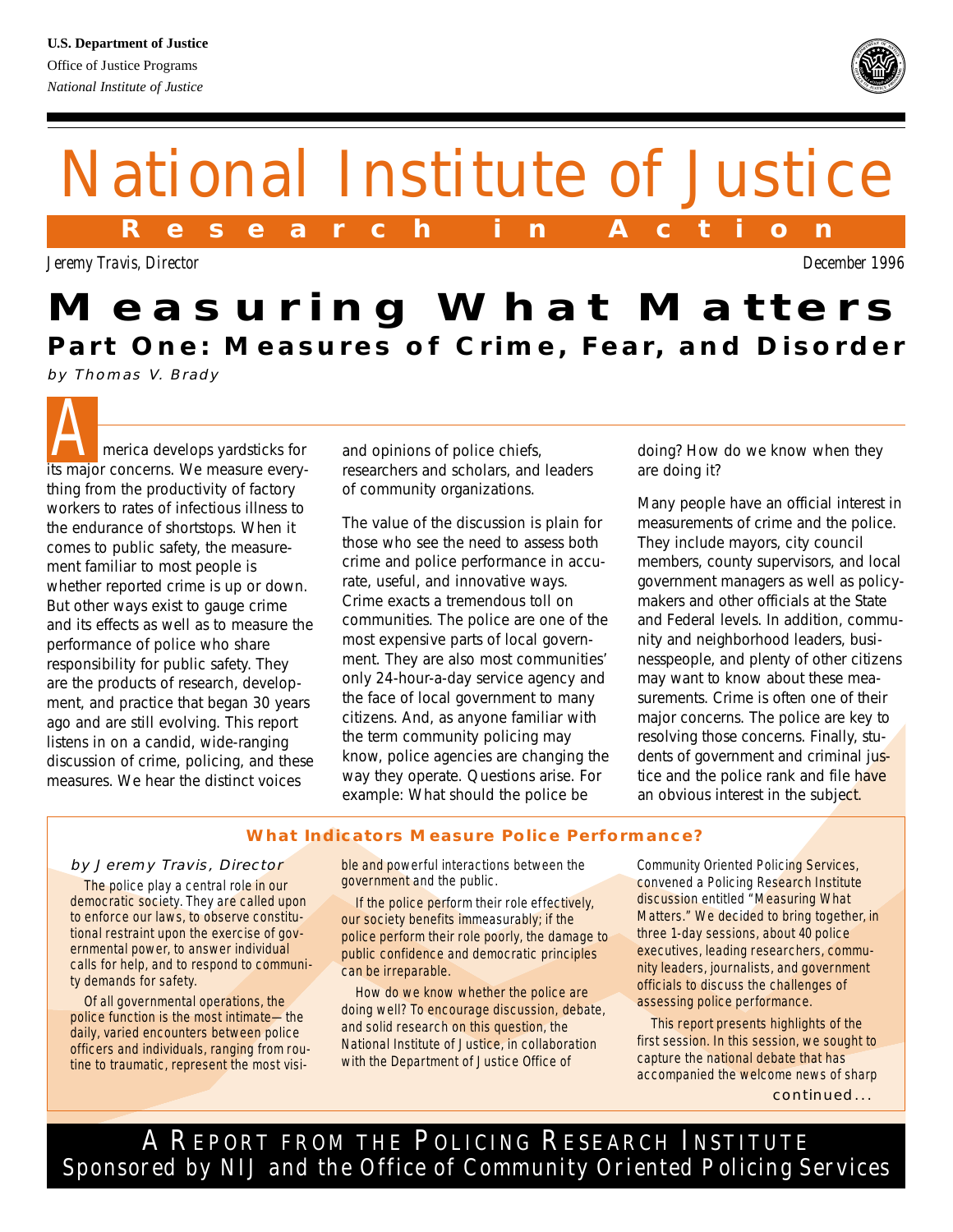#### continued from cover

declines in violent crime rates in some large cities: Can the police claim credit for this change? What other factors might have contributed? How can we examine issues of causation in contemplating a phenomenon as complex as criminal behavior?

We confronted another critical issue: What other indicators should gauge police performance? Fear? Disorder? Public satisfaction? Public trust and confidence? If these are additional indicators that the police are doing well, by what logic do we hypothesize that the police can affect these more ephemeral, but equally compelling, indices of societal well-being?

These questions are being asked at a time of historic transformation in the way the police are thinking about themselves. The movement toward community policing, toward a problem-solving model of police services, requires a new set of understandings of the role of the police and, in turn, a new set of performance measures.

Future sessions of the Policing Research Institute on "Measuring What Matters" will view these issues through different prisms. The second session will look at the police from the outside, examining public measures of satisfaction as interpreted by public opinion surveys, press accounts, and community perceptions. The third will look inward, examining internal measures of the performance of individual officers, units of officers, and entire departments. From all three sessions, we anticipate making recommendations on new ways of measuring police performance.

It is our hope that these discussions, the widespread dissemination of the highlights, and a future compilation of commissioned papers on these topics will shed light on the critical police function at a critical time in our history.■

In late November 1995, 45 police officials, criminal justice scholars and researchers, and community organization representatives met for a day of discussion on the topic "Measuring What Matters." The meeting's purpose, according to Jeremy Travis, Director of the National Institute of Justice (NIJ), was "a critical examination of the relationship between police performance and indicators such as crime, fear, disorder, and citizen satisfaction with police service in the context of changing philosophies of policing."

The meeting was the inaugural session of NIJ's Policing Research Institute. It was held in cooperation with the Office of Community Oriented Policing Services (COPS), another agency of the U.S. Department of Justice. "We need to look at and evaluate ourselves and our organizations and what we are trying to do in a different light," Joseph E. Brann, a former police chief and now director of the COPS Office, told the meeting.

Two more meetings related to "Measuring What Matters" are scheduled for 1996. The second meeting will explore what it means as a police agency to be customer oriented and accountable to the public. The final meeting will address the organizational issues involved in implementing effective outcome-based police performance measures.

## **Answers From Different Worlds**

Two questions formed the basis of the day's discussion:

- 1. How do we measure the amount of crime, disorder, and fear and their effects on the quality of community life?
- 2. Should we expect police activities to impact on measures of crime, disorder, and fear, and how will we know?

The answers came, in the words of one participant, from "different worlds."

Police leaders "see measurement as a device for improving accountability in performance," said Mark H. Moore, a professor at Harvard University's Kennedy School of Government. "They need to understand [the] what and how of these measures so they can survive." In contrast, researchers and academics are interested "in the accuracy of measures.... They are interested in the accuracy with which attribution can be made of effects to causes," Moore continued. So police and academics seek different things, he said. "They're just different worlds that we're living in."

The different worlds were interpreted by a former police chief who is now an academic. "There is an action-orientation on [the part of] a growing number of police chiefs.... The police chiefs are saying that they are not going to wait for the thoughtful research that I hear talked about at the table today," said Gerald Williams, a former police chief of Aurora, Colorado, who is now director of the Bill Blackwood Law Enforcement Management Institute at Sam Houston State University. "Rather, they're going to try something. If it works, they'll continue to do that. If it doesn't work, they'll try something else."

But to say that police and researchers come from different worlds doesn't mean that they lined up as polar opposites in the meeting. There were shared observations on topics such as communities, measuring the process of policing, and citizens' expectations of the police.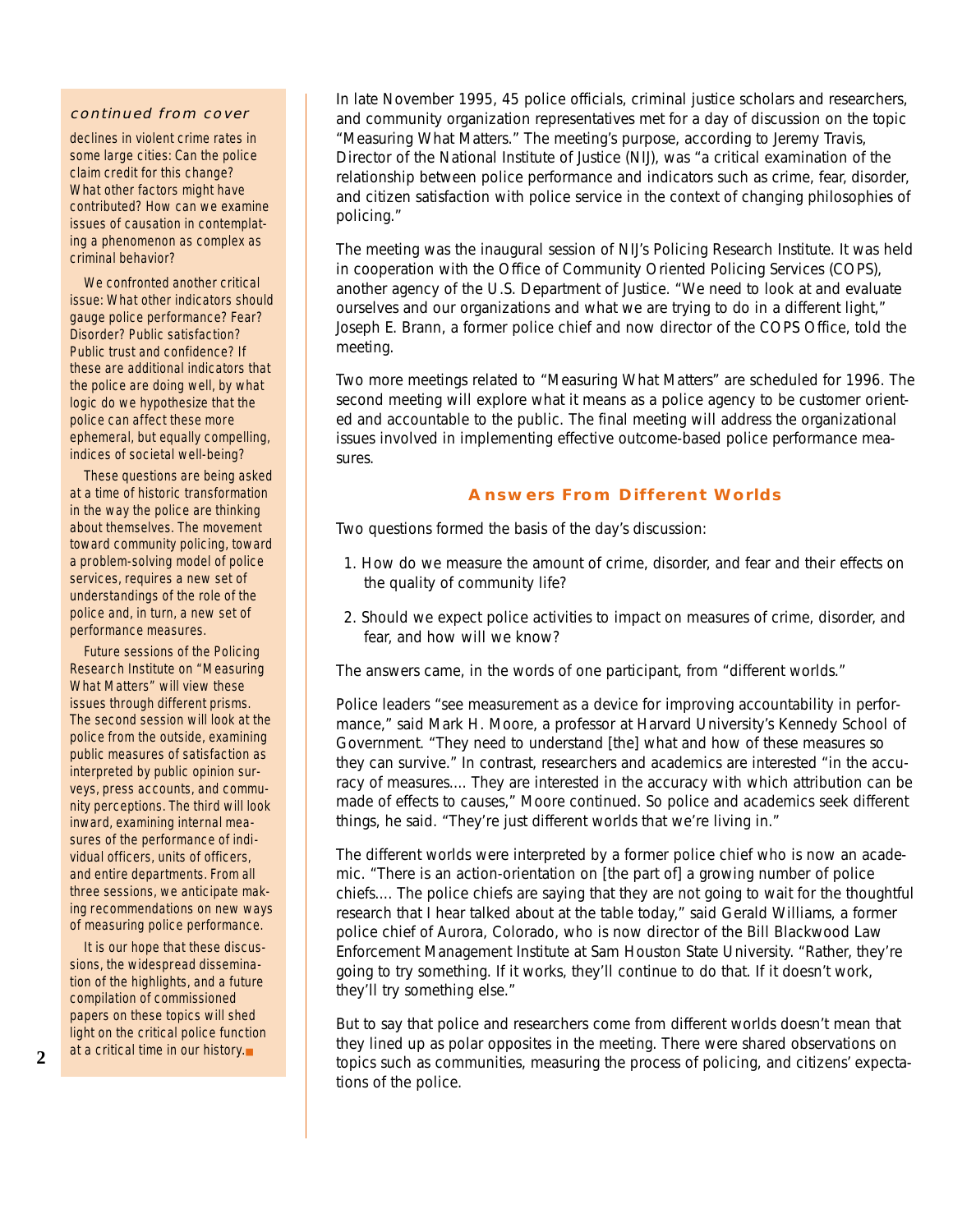On communities, for example, a police chief, Robert Ford of Port Orange, Florida, said, "The diversity within communities is phenomenal. Our belief now is that every time we go to solve a problem, we create another problem for ourselves from another group." And a scholar, Peter K. Manning of Michigan State University, talked about "aggregated measures which do not take into account political, cultural, social realities.... Unless and until measurement is based on some sense of community boundaries—whether it's political or moral boundaries within that group of people who live there and interact—it doesn't make any sense because you're collapsing apples and oranges, horses, mules, and so on."

Discussion of the second question focused in considerable part on the view of William R. Bratton, then police commissioner of New York City, that management changes and goal setting in his department were primary catalysts in the steep decline in the city's crime rate during the previous 2 years. Not all police chiefs at the meeting fully accepted Bratton's claim; not all researchers rejected it. "All the things that we [not just the police but the community, other agencies of government, the business community, and neighborhoods] do are at play in crime reduction," said Dennis E. Nowicki, chief of the Charlotte-Mecklenburg, North Carolina, Police Department. According to George L. Kelling, professor of criminal justice at Northeastern University, "Something very powerful is happening in New York City and in some other cities. My own interpretation...might be the same as Bill's...."

Readers will find plain speaking in the report. For example, Chief Tom Koby of the Boulder, Colorado, Police Department said he attended the meeting "with a healthy skepticism, quite frankly, about what researchers and academics can provide us. I don't see a lot." And Wesley G. Skogan, a political science professor at Northwestern University, wrote in a paper for the meeting, "Commissioner Bratton has been quoted in reputable sources to the effect that his 'bottom line' is crime reduction. This is an unfortunate view; for example, reforms that managed to substantially heal the breech between the races over police conduct might be a more significant accomplishment."

Readers will also find an occasionally wry perspective by participants about their professions' efforts. "Much of our difficulty in measurement stems from our effort to constantly use global, all-encompassing terms—the trinity of crime, disorder, and fear—which for me has no greater meaning than disease, illness, and the associated anxieties," said Herman Goldstein, a law professor at the University of Wisconsin. "People in the community [have expectations of the police] that aren't very real, and a lot of the ideas we have about people in the community...aren't very real either," said Chief Darrel Stephens of the St. Petersburg, Florida, Police Department.

Some of the most useful comments and observations stand alone as sidebars to the main text. In both, we hear the views of meeting participants in their own words.

## **How Do We Measure the Amount of Crime, Disorder, and Fear and Their Effects on the Quality of Community Life?**

Three papers—by Wesley G. Skogan, a political science professor at Northwestern University; by Chief Darrel W. Stephens, St. Petersburg, Florida, Police Department; and by Ralph Taylor, a professor of criminal justice at Temple University—were prepared as background for the discussion of the first question. Each author gave a brief presentation before the start of a general discussion.

Skogan distinguished between what he called high-tech evaluations of police performance and initiatives and "monitoring and assessing, the kind of routine evaluation that intelligent and self-directed police departments need to build into their opera-

## **The Decade's Most Important Criminological Insight**

*"Probably the most important criminological insight of the decade has been the discovery in a very systematic fashion of repeat multiple victimization. This has tremendous implications both for criminological theory and...practice in the field. We knew already...of the concentration of crime in areas.... Take census tracts of the city and rank order them from low crime to high crime. That last 15 percent of census tracts accounts for 40 percent of your total.... You get this tremendous piling up of crime in places. It turns out that what appears to cause crime to pile up very heavily in high crime areas is to a certain extent because more people are victimized but, more so, because some people are victimized repeatedly. They may be commercial establishments, they may be organizations, they may be individuals, but that piling up of repeat multiple victimization is mostly what makes a high-crime neighborhood a high-crime neighborhood. This drives theory.... The question is why. ... Why in the same way that a small percentage of repeat offenders contribute a large percentage of crime [does] a small percentage of repeat victims contribute a large percentage of victimization. ... [it] also drives practice.... So this notion of finding ways of measuring on the one hand and, in policy terms, responding to repeat multiples...is one of the most important kinds of ideas out there that criminologists have to contribute to practice."*

*—Wesley G. Skogan, professor of political science at Northwestern University*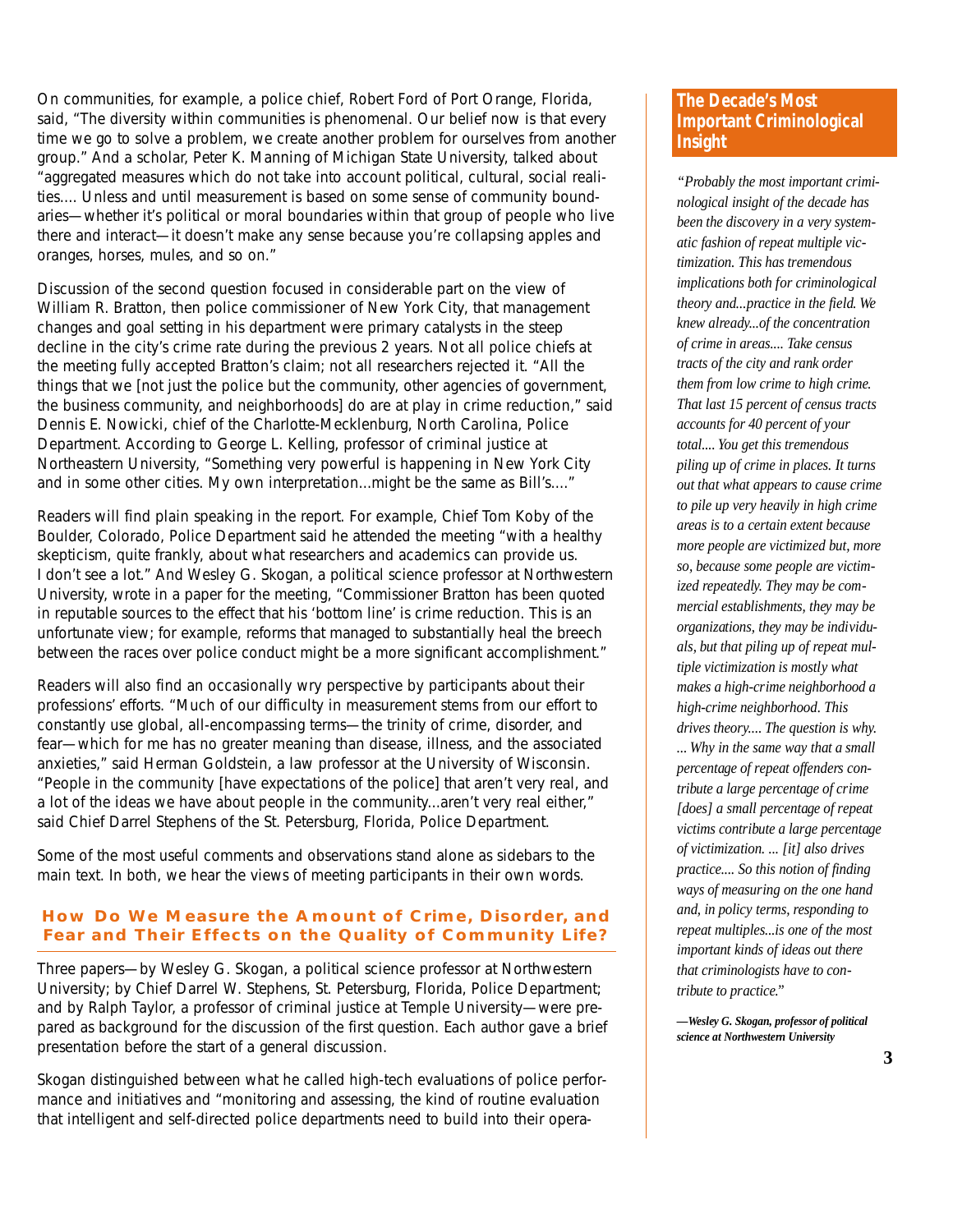## **The Perversity of the Measures We Use**

**George L. Kelling***, professor of criminal justice at Northeastern University, lamented "the perversity of many of the measures that we use in policing. It's not [only] that they're not just accurate but that many times they give exactly the wrong results."*

*In his paper prepared for the meeting, Kelling cited his experience riding with police officers on bicycle patrol in a densely populated working-class area. "The trouble is that while some very profound things are happening in the wards in which I bicycled, arguably with community officers playing a pivotal role, officially—that is, as represented in departmental records—these officers are doing practically nothing. Moreover, given police traditions, the officers themselves are bereft of any language to discuss what they are doing. They still see themselves as responding to, or managing, incidents, and when probed about what they are doing or why they are doing it, their universal response is: 'It was only common sense.'Please do not misread me here. I am not suggesting that officers are stupid; I am suggesting that the rhetoric of policing, and the things police count, are still so tied to the reform, the socalled 'professional,'model of policing that officers lack a context either to understand or to talk about what they do or what they accomplish. In the city that I am reporting on, the officers, the wards, and the police department suffer from the inability to count the problems with which officers deal or the outcomes officers achieve."*

**4**

# **Discussion Themes**

**Several themes emerged in the discussions that are covered in this report. They had to do with communities, the reduction in big-city crime rates, the process of policing, and expectations about the police.**

**Communities. At least four themes about communities were heard:**

**• The importance of measuring neighborhoods, the small geographic units that make up cities, to understand the impact of police endeavors. "You've got to build from the neighborhood up," said one participant.**

**• The political, cultural, and social realities of communities and the larger economic and other forces that form them. These matters are often not considered or measured in evaluating the police in their interaction with communities.**

**• The need of communities to be involved in resolving their problems, notably disorder. Communities are "absolutely critical to making safer neighborhoods," said a participant.**

**• The difficulties police have in addressing the needs within communities.**

**The decline in big-city crime rates. A major topic in the day's discussions centered on explanations for the significant decline in crime rates in many large U.S. cities. The explanations included (1) aggressive, results-oriented management of police departments, (2) a maturation of big-city drug markets that means less violence, and (3) the coordinated efforts of communities, the police, and other agencies of government in crime prevention.**

**The process of policing. How the police behave—how they act toward citizens—in carrying out their jobs was a recurring theme during the meeting. "Both to police officers and the public, what matters a whole lot is the process of policing as well as the outcomes," according to a participant. "Citizen satisfaction is extremely highly correlated with police process," with police officers attempting to resolve the concerns of citizens, said a police chief. As to measuring the police, "process measures [should] be accorded the status and significance of outcome measures," according to an academic researcher.**

**Expectations about the police. What the public expects from the police was another frequently voiced theme. Public concerns depend "on what has happened most recently," a police chief said. A professor of criminal justice noted two aspects to citizens' expectations: Did users of police services get the service they expected, and did it solve their problem? Did users of police services feel more or less safe, better or worse, as a result of interaction with the police? A public opinion researcher suggested that most people measure the police by their individual encounters with them. A journalist said many people's expectations and opinions of police come from mass media reports of daily crimes.**

tions." The latter need to be timely, completed on schedule, inexpensive, and done with existing personnel. High-tech evaluations, however, are not routine. They "are done patiently and very strategically [and] are both extensive and pretty expensive to mount." According to Skogan, "Both high-tech and routine self-monitoring evaluations share two concerns: first, measuring what matters, and second, measuring in a way that matters, in a way that we can draw inferences about things which are defensible and demonstrable."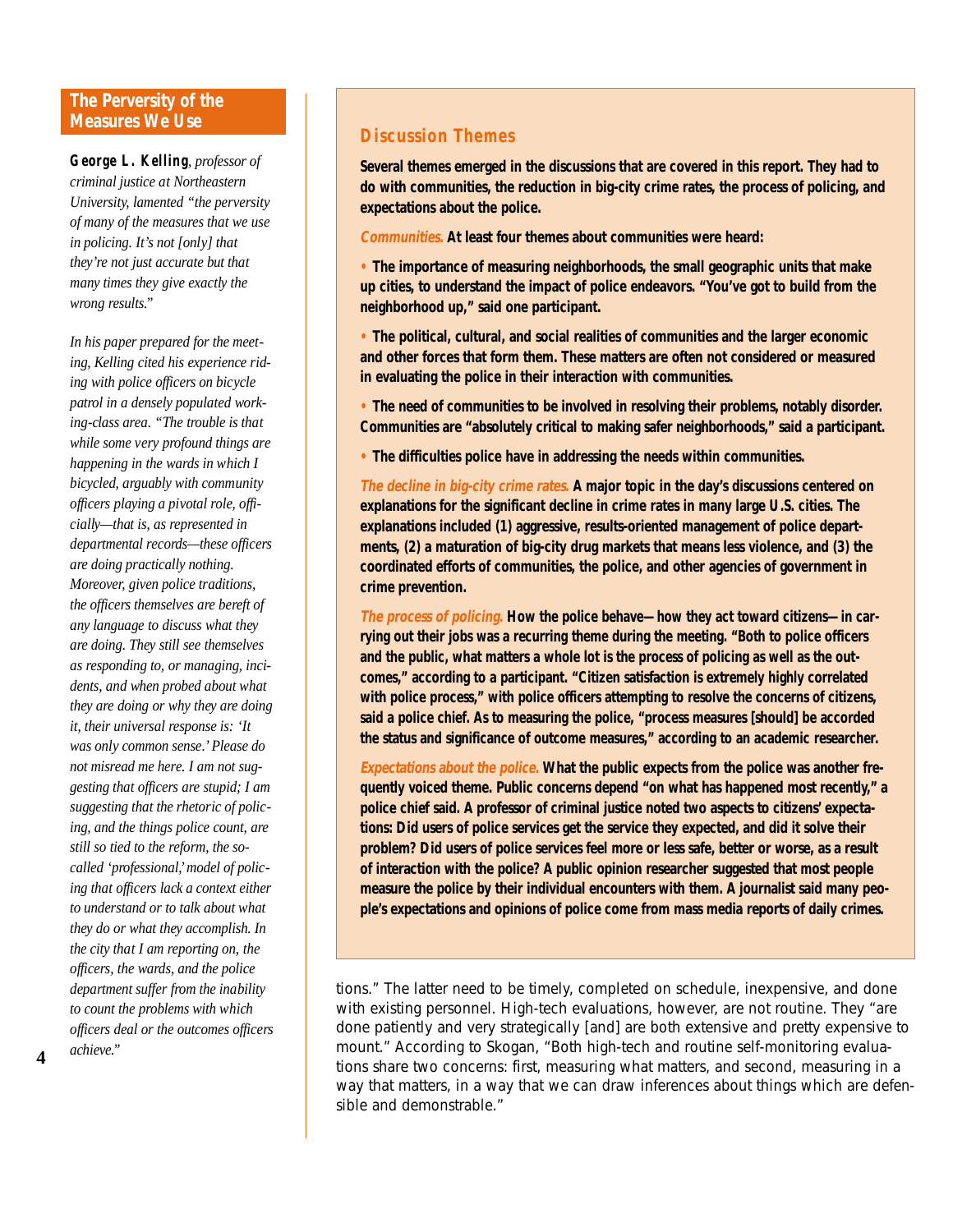According to Skogan, in both types of evaluations, the people involved—the evaluators—must start with the "logic model of the program...which is really critical. Logic models have four components—intervention, context, mechanism, and outcome. Without specifying exactly the logic model of a program, you're never going to get very far in even describing it, much less evaluating it.

"The **intervention** has to do with what you're doing, the level of effort.

"The **context** has to do with the circumstances and the surroundings in which the intervention is being put in place.

"The **mechanism** is how exactly the program is suppose to affect the outcome. If it is an ombudsman policing experiment...how exactly is it that the thing will mobilize services, and what kind of services can they mobilize? How exactly is it that the effort can be sustained during the hours and days that officers are on patrol?

"The **outcomes** are what the anticipated impacts of the program are, so those anticipated impacts have to be things that are carefully tuned to be responsive to the intervention in the context."

Thus, Skogan said, in both self-monitoring and high-tech evaluations, "We need to be concerned about the logic—the inference—that it was the program that made a difference." He said that both types of evaluations are interested in specific outcomes but very rarely in "macro things like burglary or homicide." For example, Skogan proposed, if the outcome measure is burglary, "Are we talking about commercial or residential? If street crime, day or night?" He added: "Figuring out exactly what the finegrain micromeasures should be so that they can be responsive to the logic model" is one of the things that is important for evaluators and police practitioners to negotiate.

Stephens discussed the Uniform Crime Reports (UCR), city-by-city figures on major felonies that are collected and published by the Federal Bureau of Investigation. "Despite all the limitations of the UCR, it's our only real tool that...police departments have to talk about crime that's happening in the community.... The reality is that periodically we get held to account for those numbers by media and the public."

He added that "crime and disorder and fear are important...things to measure, but there is a range...of other things that tell us something about what we do that makes a difference in our communities." Those things include "listening to the people we serve. Spending time [in neighborhood and community meetings] we hear things that are important to people," and these things may not necessarily fall under categories such as fear and disorder.

Some people, Stephens said, want to dismiss information that comes in through calls from citizens:

I think call information is of critical importance. It's a major untapped source of knowledge about what people care about in the community and where problems are actually at....

Of greatest importance, if you really want to measure anything...you've got to focus real hard on neighborhoods. You've got to build from the neighborhood up.... If we can focus our energies and efforts in policing nationally on doing the best we can with neighborhoods and working on problems with those neighborhoods, then we can, in fact, understand a lot more about what we do and the impact of what we do and then build up from there to a citywide perspective.

# **The Need for a Big-City Data Base**

*"Something common is going on in the...big cities. We really want to know what [it is].... It will be very desirable...to get timely research results. That means a data base—not just the dependent variable of crime rates—but where they're changing, who committing crimes is changing, how those changes relate to the claim of aggressive stop-and-frisk interventions, the aggressive minor offense interventions. Inevitably those interventions don't happen uniformly across a city but happen selectively in different places. It would be very desirable to have those relationships articulated and explicated and sorted out. In doing this, we need both aggregation and disaggregation—disaggregation by unit, locale, by subgroups committing the crime, by factors contributing to it. A major factor in the growth of violence has been youth violence. A major factor in that has been the presence of guns resulting from the drug markets and the diffusion among a lot of young kids.... We want aggregation by looking across the big cities and seeing what common trends [exist]."*

*—Alfred Blumstein, professor in the H. John Heinz III School of Pubic Policy and Management, Carnegie-Mellon University*

# **Making Sense to Voters**

*"We do need to know not only what matters but what can be said about what matters in a form that makes sense not only to policymakers but ultimately to voting constituents who can easily be swayed by manipulated misinformation."*

*—Edward Flynn, chief, Chelsea, Massachusetts, Police Department*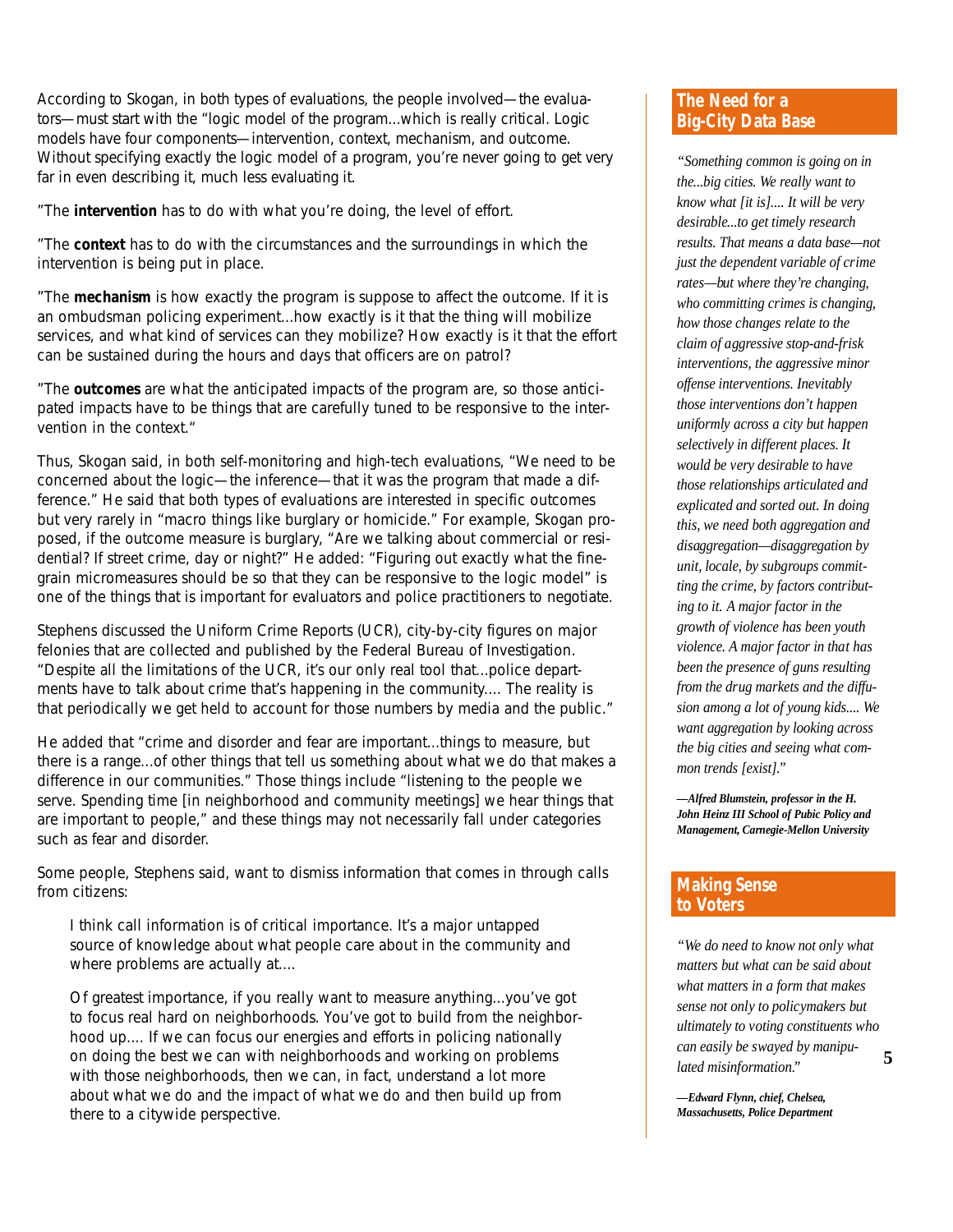## **Measuring What Matters, from City to City**

*"Measuring what matters. What matters really does differ from city to city.... I know from my experience in Boston in the '70s, you lived and died based on your response time. ... In measuring what matters, it's...time relevant. In New York City at this time, what matters in the minds of people—the press, the politicians, the public—are crime rates.... Compounding the dilemma we're talking about here—measuring what matters—is really, every city in the country has different concerns at different times."*

*—William Bratton, former commissioner, New York City Police Department*

Taylor's presentation was a summary of his paper, "Going over Grime Reduction: Community Policing Initiatives and Signs of Incivility." The paper provides an example of the considerations, details, and terminology involved in the researcher's thorough attempt to address something that matters. Taylor's subject is community disorder, which he calls "a broad and at times elusive concept, referring to social and physical conditions and events in a community, beyond the serious [Part I] crimes occurring there." His goal is to "address different conceptual, measurement, and policy-related issues surrounding various measures of community disorder."

At the heart of his paper is Taylor's consideration of four different ways of assessing signs of incivility: survey based, onsite assessments, archival, and ethnographic. He describes the practical advantages and disadvantages of each. His conclusion is that these measures generally score well on reliability benchmarks (internal consistency and inter-rater reliability among raters), but, in the language of social science, "important questions related to construct and criterion validity remain. Convergent validity, discriminant validity, and criterion validity have not been established."

Taylor identifies several questions "needing answers.... When people are telling us about perceived problems in their community or on their block, what do these reports represent? When onsite raters assess physical and social conditions on urban blocks, are those conditions so closely tied to neighborhood structure that they should be viewed as just reflecting structure? Or are they capturing something different?"

The discussion that followed the presentations amounted to a 3-hour bouillabaisse, in the words of Francis Hartmann, the meeting moderator and executive director of the Program in Criminal Justice Policy and Management at Harvard University's Kennedy School of Government. The ingredients included many perspectives on what matters. Following are excerpts from the discussion.

# **About Communities**

**Michael E. Clark**, president of the Citizens Committee for New York City, said that, "From the community perspective...on the subject of what matters, I see at least four clear things that jump out.... First [are] serious crimes that also cause community disorder.... Second are less-than-serious crimes that also cause community disorder.... Third is fear of crime.... Last...is noncriminal disorder.... I fear like a lot of people that too much of what we now call community policing has come to be focused on number four [cleaning up parks and other public places, graffiti removal, etc.]...as opposed to what the community is really worried about."

Clark said, "The biggest thing that strikes me is the failure to apply some fairly simple, very well-developed market research tools" to measure what worries the community. "If you had an ongoing panel of citizens to talk to you about performance and victimization and other issues, including trust, I don't see how that's so enormously expensive or beyond our powers. I think it would be enormously powerful to start to move us toward what matters to the community...it would allow communities...to begin to assess the performance of their [police] precincts. If you think of policing as community service [there ought to be measures to assess that service]...and you ought to put those measures in the hands of citizens who pay the bills."

**Warren Friedman** of the Chicago Alliance for Neighborhood Safety said, "Communities seem to me very involved, absolutely critical to making safer neighborhoods." But they were not reflected in papers prepared for the meeting "as something to measure, something to look at, something as critical."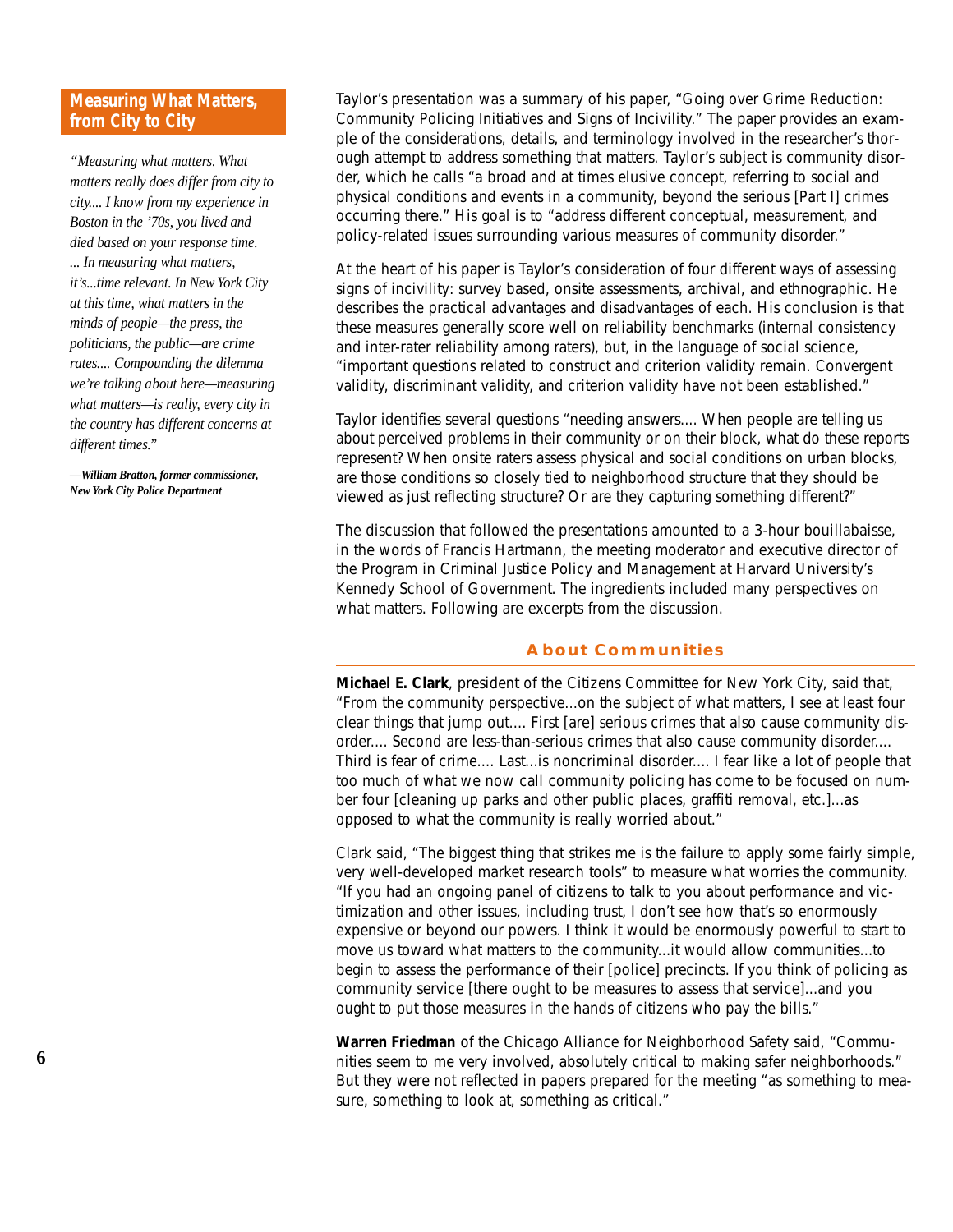**David Duffee**, professor of criminal justice at the University at Albany, said he was bothered "by two large absences" in papers prepared for the meeting. He said there was "a lot of discussion about crime, disorder, and fear in relationship to some rather immediate structural characteristics of the community such as class and racial composition.... But I don't see any discussion about those larger forces" in struggling communities "which have a lot to do with where capital is located, what large economic elites decide to do with cities in terms of dislocating groups of people, housing policies.... We need to get some discussion about those very large forces that create a great deal of disorder...in order to ask whether the police can have any...lasting impact on disorder in the community."

Duffee also said, "There ought to be some discussion about the traditional role of the police in the community [that] historically [was] to preserve the order that we have even though that order includes the fact that there are going to be some very disorderly neighborhoods. The police have often been asked to replicate or maintain the economic and political order as it stands...."

**Robert Sampson**, professor of sociology at the University of Chicago, discussed community policing. He said, "The real issue for community policing, at least one major issue, is the extent to which not so much are the police able to pull it off but how are they able to bring the community into it in the sense of helping or leading the community to take responsibility itself for many [problems]."

**Clarence Harmon**, former chief of police, St. Louis, Missouri, questioned "the utility of thinking only of the community in terms of citizens and the police. I think there is a larger dynamic made up of governmental and public institutions that impact on what the police do.... For instance, what can happen when you try to measure the impact of community policing in St. Louis in some neighborhoods...is that there is lower citizen satisfaction with the process merely because the jails simply can't confine [offenders and they are back on the streets]. My point in a broad, sweeping way is that you've got to consider all the components that make up the...entities that impact on the ability of the police to be successful at whatever outcomes we define for success."

**Johnnie Johnson**, chief, Birmingham, Alabama, Police Department, said, "Nobody has any problem with me going through my processes as long as they produce the community's expected outcomes. If they don't, then I need to review my processes. I told the mayor, 'Mr. Mayor, I want to look at whether or not I do what I said I am going to do.' He says, 'Johnny, I want to know how many fewer homicides you're going to have, how many fewer robberies you're going to have.... That's what our community needs.' When it comes down to working at home, we have to deal with our communities. And inside the city, there [are several] communities. I've got one community that's concerned about burglaries...and another that's concerned about speeders.... The other question that comes up is, 'How has the onset of drugs had an impact on solvability?' Those are a lot of issues that've got to be measured, but, at the same time, there's got to be a practical approach to policing."

**Robert Ford**, chief, Port Orange, Florida, Police Department, said, "The diversity within communities is phenomenal. Our belief now is that every time we go to solve a problem, we create yet another problem for ourselves from another group. So, for example, if the senior citizens are concerned about youth groups gathering, we solve that problem, and that creates another problem with parents of youths who feel we are picking on the kids.... When you get to the more mid-level problems, the extent of the diversity becomes clearer."

# **Going Toe-to-Toe with Researchers**

*"I come to this conference with a healthy skepticism, quite frankly, about what researchers and academics can provide us.... I don't see a lot.... Time has been wasted on some research that has been done.... We're now educated in the police field. We have people who can go toe-to-toe with the researchers in our organizations. It's not quite so easy to continue to bluff your way by us. I look forward to having some healthy discussion about the issue in front of us...."*

*—Tom Koby, chief of police, Boulder, Colorado*

## **You're the Measuring Device**

*"I'd like to challenge that. I think you measure every time you walk out there to talk to your dispatchers or your officers or your citizens. It's just that you're the measuring device.... You could take us a long way in this discussion if you would talk to us about what matters to you in those conversations. What are you listening for? What do you want to know from those people.... All of the key actors in the police community relationship need to come forward, sit down, and talk about what matters to them...."*

*—Mary Ann Wycoff, senior research associate at the Police Executive Research Forum, in response to Chief Tom Koby of the Boulder, Colorado, Police Department, who told the meeting he did not spend a lot of time measuring.*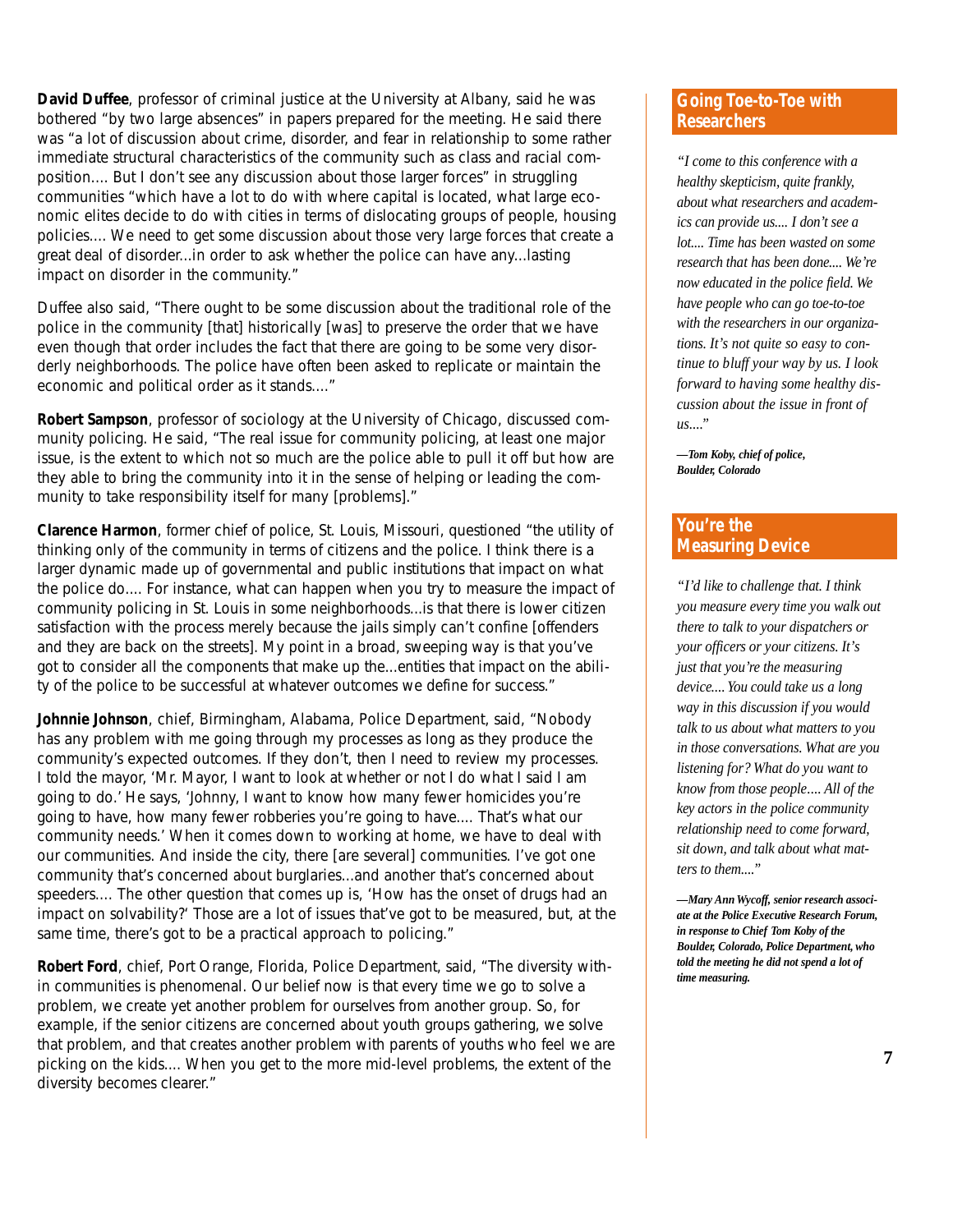## **Matters of Measure: About Macro to Micro**

*"Much of our difficulty in measurement stems from our effort to constantly use global, all-encompassing terms—the trinity of crime, disorder, and fear—which for me has no greater meaning than disease, illness, and the associated anxieties. We need desperately...to move from the macro to the micro in every possible way. I was pleased to see [in some papers prepared for the meeting] a substantial effort to move along those lines with references to discrete problems and to local measures. That's what the community is concerned about—local measures. That's what the chiefs are concerned about...local problems, specifically defined problems where you can develop targeted responses and, as a result, increase substantially the potential for measuring the actual impact. One of the side benefits is that we move away from...trying to measure attitudes and perceptions to measure specific behavior and specific outcome."*

*—Herman Goldstein, law professor at the University of Wisconsin*

**Peter K. Manning**, professor of criminal justice at Michigan State University, raised another issue about measuring the reactions of communities. "One of the difficulties involved in the measurements that have been done...is that they are aggregated measures which do not take into account political, cultural, social realities.... Unless and until measurement is based on...some sense of community boundaries—whether it's political or moral boundaries within that group of people who live there and interact—it doesn't make any sense because you're collapsing apples and oranges, horses, mules, and so on. You're not measuring the same thing. So that any study has to begin with some kind of cultural articulation of what the meaningful boundaries of people's neighborhoods are. Until that's...sensibly done, and built into our understanding and analysis, we will continue to have this aggregated data which are about as useful as some...census data."

**Carl B. Klockars**, professor of criminal justice at the University of Delaware, considered communities and order maintenance. "I've heard discussion about how we get the community involved.... There is another way to ask that question...namely, the community asking in what do we want to get the police involved.... The proper locus [for] responsibility for disorder in anything which resembles a real community...is the community itself. That's the place it's got to happen. I think it may be misguided on the part of police to claim responsibility for that [order maintenance] within communities.... Communities have to understand that they're the ones who can do something about" disorder.

**Mark H. Moore**, professor at the Kennedy School of Government, raised a separate question about measuring communities: "Do we aggregate results inside a police department at the level of individual communities or citywide? ... It would be helpful to partnerships at local community levels with police departments if we somehow or other had the capacity...to aggregate at microcommunity levels as well as citywide.... To the extent that we decide that's an important thing to be able to do, that will increase the burden on reporting and measuring systems because it's one thing to capture performance at a citywide level. It's even more expensive and difficult to capture performance at a more microlevel, but it may be terribly important that we do that and we just suck it up and pay the money to get the job done."

**Bennie Click**, chief, Dallas Police Department, said he was "not so sure that aggregate evaluation does a lot.... Once officers...identify [a] neighborhood [and] that neighborhood identifies with those police officers, it becomes much easier to measure within that small, that very small geographic area, the impact of changing something, doing something within that particular neighborhood to...reduce crime or whatever it is.... On a citywide level, I am not sure what aggregate numbers tell you."

**Mark Moore** also observed, "One of the ways in which we have brought the community into the discussion of what matters is by—almost without noticing it—enlarging our concept of what matters from crime to [include] disorder and fear.... Now that's a very significant change.... Measures of [police department] performance...include [not only] crime reduction and victimization reduction [but also] reduction in fear and reduction in disorder."

**Dennis P. Rosenbaum**, professor of criminal justice at the University of Illinois at Chicago, discussed measuring not only community reaction to police performance but also the reaction of individuals. An NIJ-funded project he is directing is "trying to measure police performance at different levels. Historically, we've been fairly good at asking general questions in the community about...how satisfied they are with the police overall, what kind of job they are doing, but we're also now beginning to look more at individual contact between citizens and officers and how they felt about that contact, whether it was fair, or how it was handled."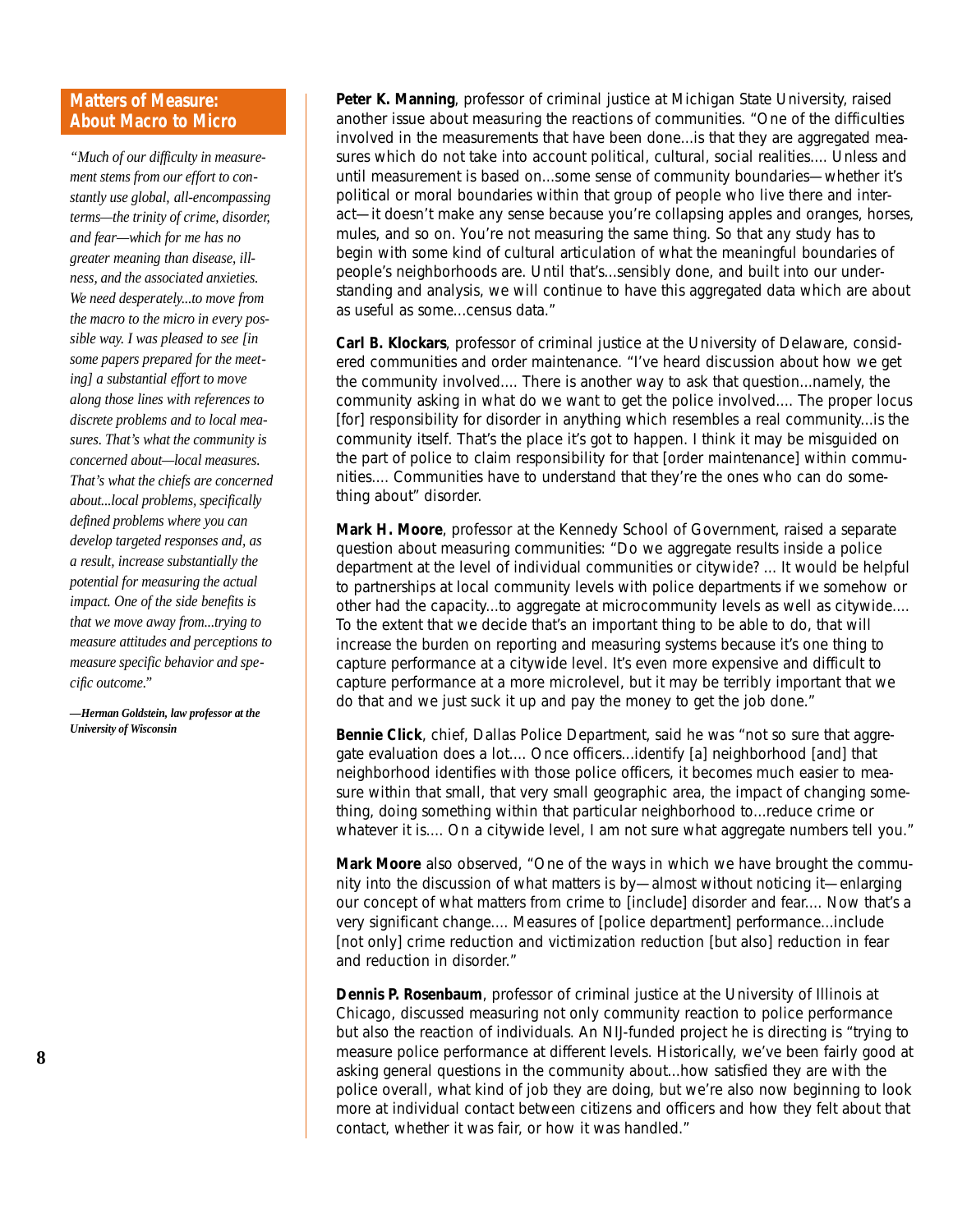## **About the Process of Policing**

**Stephen D. Mastrofski**, professor of criminal justice at Michigan State University, said that "both to police officers and the public, what matters a whole lot is the process of policing as well as the outcome.... When the crime rate goes up, police chiefs don't usually lose their jobs. When fear goes up, they don't usually lose their jobs. But they can lose their jobs when there is a riot [or]...a corruption scandal. When you ask the average citizen why he liked or didn't like some particular aspect of policing or how do you feel about the police, time and again they tell you it's how they were treated. I think that at some point [in] what matters we have to [include] the kinds of things the officer on the street and the citizen can pretty well assess: Was I treated well or wasn't I? Was I treated with civility, respect? ... [There's a] whole list of things about the process that matter tremendously...and is largely absent from this discussion."

**Roger B. Parks**, professor in the School of Public and Environmental Affairs at Indiana University, also discussed the notion of process, fairness, and lawfulness. "How people are treated—these are really measures that matter.... Police chiefs...do lose their jobs because of individuals who were involved in processes with citizens that turn out very unfortunately.... Police chiefs spend a tremendous amount of time being concerned about this and training officers to behave in ways that are lawful, that are fair, and that are appropriate in encountering citizens.... It's important to have some measures of that as what matters because this is crucial to continuing leadership."

**Chief Robert Ford** of Port Orange said his department has examined "what was successful in increasing citizen satisfaction.... One of things we found [is that] citizen satisfaction is extremely highly correlated with police process, with the officers spending at least 10 or 15 minutes...[going] out and [trying] to do something. And the citizen always came to the same conclusion: 'I don't care whether you succeeded, but the guy tries.'"

**Stuart Scheingold**, professor of political science at the University of Washington, commented on how combating disorder may affect police process. "When you start dealing with disorder, you are intruding and intervening in people's lives short of any law violation. It seems to me that at some point it is at least possible...that the police are engaging [in] those kinds of behavior that are likely to create the kind of process concerns...that we have talked about.... Is this a realistic kind of problem? Is there... a tension between some crime attack-disorder attack strategies and process concerns about fairness and lawfulness?"

**Sally T. Hillsman**, Deputy Director of NIJ, picked up on the subject of measuring police process. A serious question for the group to discuss, she said, was "whether or not something such as public trust and confidence is indeed an outcome that we want to measure directly or whether it's just a kind of offhand measure of process.... Is access to police service a process issue that we should relegate to stuff that we do when we have simply counted crime and measured...disorder? Or are these fundamental outcomes that police in their professional goals really wish to achieve? I think that is a fundamental discussion and debate. We could have a list of about six different things.... Is integrity an outcome? Is fairness an outcome? ... If those things are outcomes, then they are worthy of central measurement questions."

For **Mark Moore** of the Kennedy School, "It's very important that many of the things we treat as process measures be accorded the status and significance of outcome measures." He makes these distinctions "within a broad category of process measures."

## **Matters of Measure: About Racial Tensions**

*In discussing measurement, Herman Goldstein said to keep in mind that, "Today...in policing, the bottom line is not crime, the bottom line is the racial tensions in our large urban areas, and there's no escaping that. We may, in fact, have an impact upon crime, disorder, and fear, but if, in the course of doing that, we substantially increase tensions in the community, we've made matters worse. It suggests to me that we need to move more aggressively in monitoring and evaluation to take the vital signs of the community...to reflect on what the impact is of different [police] strategies and practices that we adopt."*

## **Matters of Measure: About Police-Crafted Measurements**

**9** *lot to learn from them. I think there Herman Goldstein cited the measurement efforts of police practitioners "in dealing with problems on the street. They learn from the bottom up. For example, officers in San Diego who confronted the classic long-term problem of street prostitution came up with some incredibly innovative measures of their impact, of how much business the hotels were doing, how many hours stores were keeping open, how much they were investing in security. These [measures] admittedly are amateurish, they're baby steps, and they tend to invite dismissal and disdain...because they don't meet all of the standards. But they are very significant. These officers are uninhibited by all kinds of concerns that we have.... They ask the right questions, and we have a is a way to capture that common sense...."*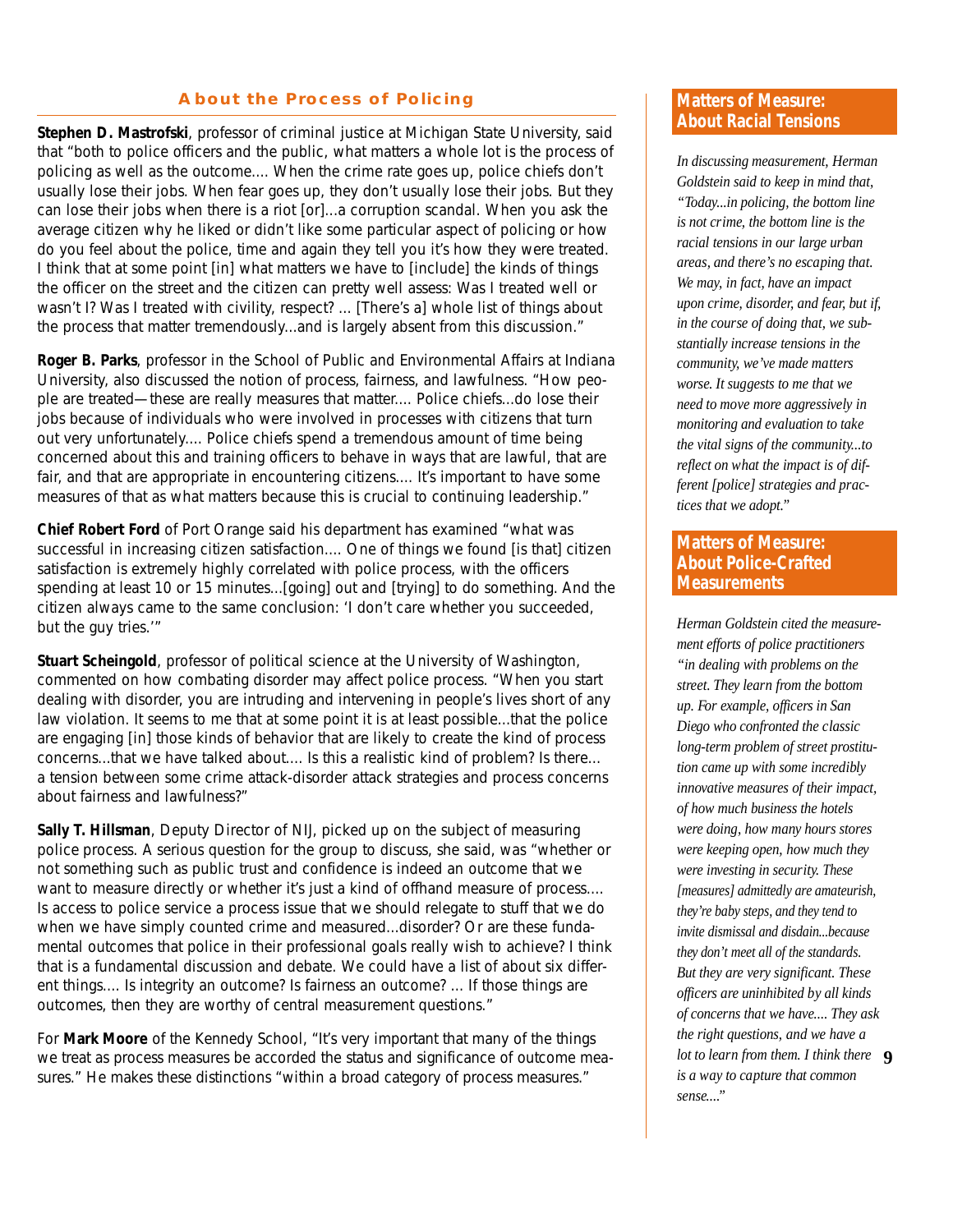# **Indicators That Say "Try Again"**

*"We can't spend the money that is needed for detailed, deep evaluations on every innovative idea people may have. But we need to have indicators at some minor level that say, 'Try again, try again. Good idea. Look at it some more.'We always will be looking for simple, aggregate measures and then look at some things in detail and be able to move between them. I hope this session and the ones that follow will begin to give us a way to find links so that academic researchers can start to see how can we take these measures and find proxies that any community can afford to produce. And practitioners can begin to see that it is really important to understand what measures are developed and not be the passive recipient."*

*—Patricia Brantingham, professor of criminology, Simon Fraser University*

- 1. "Service quality at the level of individual contacts with citizens."
- 2. "Responsiveness of the police department to aggregated community groups."
- 3. "Lawfulness.... It might not be that there is any particular constituency [for it]...and yet it would be something that...most of us would be loath to give up and would like to find some way to measure."
- 4. Related to lawfulness, "a kind of fairness that has to do with distributing resources and protection equally and fairly across the community...an aggregate characteristic of a police department that might be important to measure as well."
- 5. "The standing of the police department in the community's eyes as an agency that's available...to all, that's perceived as operating fairly and effectively."

# **About Expectations About the Police**

**Charles P. Austin**, chief, Columbia, South Carolina, Police Department, discussed people's expectations of the police. "When we evaluate the service delivery process and what we expect the outcomes to be, there are several issues that we take a look at from the practitioner's standpoint. They include cultural issues, geographic, social, economic, and political considerations.... Typically, the people who place the greatest demands on our resources and our services do so in situational circumstances so you can never really get an accurate grasp as to what is really expected. We will hear one set of concerns in this room, then go back to our respective jurisdictions and go into the various communities and you will hear different sets of concerns depending on what has happened most recently. Therein lies the greatest difficulty that we find ourselves confronting."

**Chief Darrel Stephens** of St. Petersburg commented, "In our case, we always have to work with the neighborhoods in terms of establishing priorities, and that process...is instructive for both the police and the people in the communities because...people in the community [have expectations of the police] that aren't very real, and a lot of ideas we have about people in the community...aren't very real either. That process of...identifying problems and establishing priorities is...important to what outcomes actually turn out to be...."

**Jack Greene**, professor of criminal justice, Temple University, noted a "large concern in the public sector about the quality of service received by two groups.... There is a user base. Did you get the service? Was it good? Did it solve your problem? There are routines that many agencies which are quality focused on service actually deliver... and one can measure that in straightforward ways. And then there are the symbolic components of government. Whether it makes people feel good, makes them not feel good; makes them feel safe, makes them not feel safe...."

In Los Angeles and Philadelphia, two cities where Greene has done a lot of work, he found that the concerns of citizens are "either the police don't show up at all or show up considerably late or very late, and then when they get there, they're uncivil.... [And in a lot of cities] there is a group of populations [largely minority] that feels that it is underpoliced...[and doesn't] get services to which [it is] entitled. When that service does dribble down...it's hostile. So equity issues...are very much outcomes in this process."

Greene suggested ways to measure these issues. "It seems to me that one can focus on incidents, problems, situations which are aggregate measures...disaggregated to the community level over time. One could look at user-based calls to cops, and what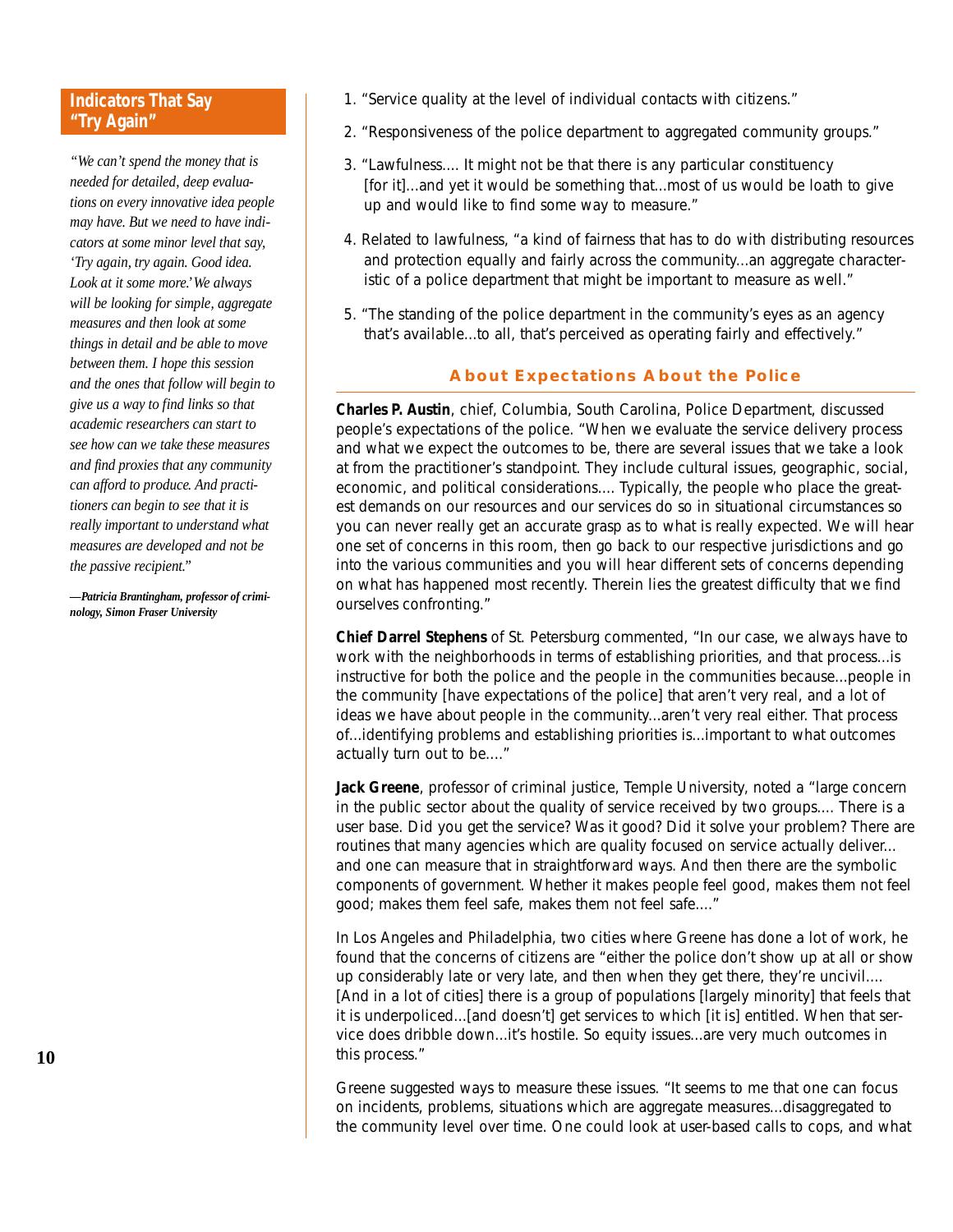do they get once they call them, and the larger civic base which is what is their support for city government, and how do the police contribute to your sense of dependence. All of those measures are reasonably defined. It's a question of getting them all together in the same place, and then there's the huge logistic of managing that data collection."

**Jean Johnson**, director of programs, Public Agenda, said that most people, "unless there's a really dramatic increase or decrease in crime, [will] not be measuring effectiveness by your evaluations, however you design them. They will be measuring them by individual encounters with police.... Do the police catch the bad person who did something terrible, and are they successful in getting them out of the neighborhood?"

**Andrew Benson**, reporter, Cleveland Plain Dealer, noted that "a lot of people have talked here about community meetings [and] one-on-one interactions [with the police]. But a lot of people don't have any contact with police departments.... They get their perceptions from somewhere else...through the mass media.... That gets us back to...the old measures that are very simple, very alluring...which is the UCR: Crime is up or crime is down compared to last year, compared to last month. And that's something that journalists can get a hold of and run it. That's something politicians can get a hold of...."

## **Should We Expect Police Activities to Impact on Measures of Crime, Disorder, and Fear, and How Will We Know?**

The initial response to the second question in the day's discussion came from then-Commissioner William Bratton of New York City, where major felonies are down 26 percent since he took over the city's police department 2 years ago. Bratton and the department have claimed an aggressive share of the credit for the drop in crime to levels not seen since the early 1970s.

He first addressed the question by turning it around. "If we don't expect police activities and police departments to have an impact on crime, disorder, and fear, they almost certainly won't," Bratton wrote in a paper prepared for the meeting. "By accepting the prevailing image of police departments as slow moving and relatively ineffectual bureaucracies and by assuming that nothing can be done to change them, we are, in effect, making a self-fulfilling prophecy. No organization...is going to achieve high-performance results in an atmosphere of such low expectations." The paper says that alternative explanations such as demographic or economic factors or incarceration rates cannot account for the drop in the city's crime rates. The high-performance results he champions have meant that crime is down citywide in all 76 precincts between 15 and 40 percent, Bratton said.

In the discussion the commissioner said that "what we're engaged in, in New York City, is results-oriented management. The results I'm looking for in New York are, quite simply, reduced crime, reduced quality-of-life negatives such as disorderly behavior, and, with that, reduced fear. We reorganized the New York Police Department to focus on producing those results. Not the 1, 2, 3 percent results that we were seeing in crime decline in the [early] '90s in New York City but now the 26 percent in our reduction in crime over the last 2 years."

He added, "We [the police] can control crime...within limits and under certain conditions. In New York City, we were able to do it for a variety of reasons. One, politically...the mayor...is very supportive of the issue. Two, the number of police [38,000] that I have.... Other factors—community involvement, community policing. New

**Papers prepared for this and the other Policing Research Institute meetings are scheduled to be published in book-length form by NIJ after the third session.**

# **Data Sources**

**Following are data sources mentioned in this report.**

**Uniform Crime Reports (UCR): An annual statistical summary, collected and published by the Federal Bureau of Investigation, of crimes reported to the police. The UCR contains detailed information on Part I, or serious, offenses: criminal homicide, forcible rape, robbery, aggravated assault, burglary, larceny, car theft, and arson.**

**National Crime Victimization Survey (NCVS): Surveys a large sample of U.S. residents to determine annual victimization rates of all Part I crimes except homicide and arson. The NCVS sample, prepared for the Bureau of Justice Statistics, consists of about 50,000 households and 101,000 persons who are interviewed every 6 months for 5 years.**

**Law Enforcement Management and Administrative Statistics (LEMAS): Data collected from State and local agencies with 100 or more officers on personnel matters, expenditures and pay, operations, equipment, computer and information systems, and policies and programs. LEMAS is compiled about every 3 years under the auspices of the Bureau of Justice Statistics.**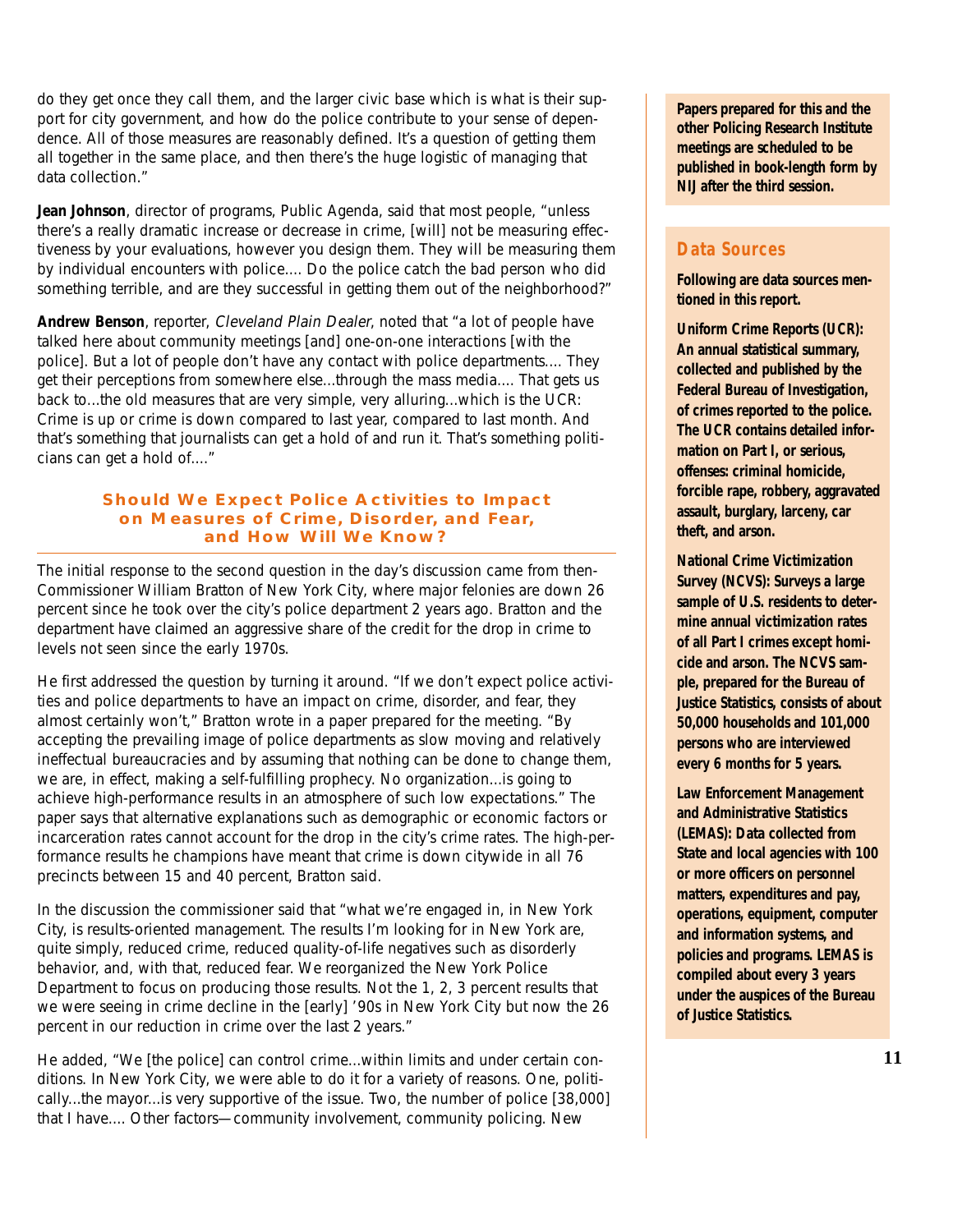#### **Participants in the Policing Research Institute Meeting, November 28, 1995, Washington D.C.**

#### *Geoffrey P. Alpert*

*Professor of Criminology School of Criminal Justice University of South Carolina*

*Charles P. Austin Chief of Police Columbia, South Carolina, Police Department*

*Andrew Benson Reporter* Cleveland Plain Dealer

#### *Alfred Blumstein*

*J. Erik Jonsson University Professor H. John Heinz III School of Public Policy and Management Carnegie-Mellon University*

## *Joseph E. Brann*

*Director Community Oriented Policing Services U.S. Department of Justice*

## *Patricia Brantingham*

*Professor School of Criminology Simon Fraser University*

#### *William Bratton*

*Police Commissioner New York City Police Department*

# *Michael E. Clark*

*President Citizens Committee for New York City*

## *Ronald Clarke*

*Dean School of Criminal Justice Rutgers University*

## *Bennie Click*

*Chief of Police Dallas, Texas, Police Department*

## *David Duffee*

**12** *Dean School of Criminal Justice State University of New York at Albany*

York is incredibly a community-involved city.... It is made up of hundreds of neighborhoods, and they are involved politically and involved with police precincts. They are in the game."

Bratton also addressed researchers and academics: "The writings of the last several years have raised a concern on my part that the police were being discounted as an effective force in our ability to not only reduce crime where it was high...but to control it, to keep it at manageable levels.... Increasingly you are completely discounting the ability of the police and others—with the information you are providing—to make a difference. In that respect, you're scaring the hell out of people. There is a sense in this country now that no matter what we do over the last 5 years of this decade, [we] are going to [have] a blood bath.... You are doing a disservice to the public...."

Two other background papers were prepared for the discussion of the second question, by Alfred Blumstein, a professor in the H. John Heinz III School of Public Policy and Management at Carnegie-Mellon University, and George L. Kelling, professor of criminal justice at Northeastern University.

Of Bratton's presentation, Blumstein said,

The whole theme of the issue that I think Bill Bratton has caught everyone's attention with is the basic theme that's sweeping industry of continuous improvement. One can do [continuous improvement] in a variety of ways. One can hold one's managers' feet to the fire based on the outcome measure you've defined, and the outcome measure certainly should include... various kinds of crime measures.... That works in that jurisdiction where excellent management is in place. One of the reasons we are all together in Washington under NIJ's sponsorship is that we really want to develop a knowledge base and an understanding of the mechanism that works since what happens in New York can be applicable to other places beyond a 'Do as I do' kind of repetition.

We're clearly seeing something in the big cities that represents a decline in some of the most serious crime, and the smaller cities are lagging, in part, I believe as speculation, because of the lag in the arrival of the drug markets, which I think were a major factor in the growth of crime in the late '80s. Drug markets arrived in the smaller cities 1 to 5 years later. This phenomenon [the decline of big-city crime rates] may be a maturation of drug markets, and the maturation will occur later in the smaller cities.

Kelling saw merit in Bratton's explanation for the decrease in New York's crime rate. "I believe something very powerful is happening in New York City and in some other cities. My own interpretation...might be the same as Bill's.... [In New York City over the last 20 years] we've seen the development of a powerful community movement...really an alternative paradigm to the criminal justice system paradigm and the law enforcement paradigm.... There's a movement afoot to move away from the idea that crime control is the responsibility of the professionals." Then, Kelling said, along came a manager, Bratton, "who suddenly said to the city, 'By the way, on top of your activities...on the top of your concerns...private security...community crime control...I am going to energize 38,000 cops and get them to be pretty active. Under those conditions I can understand that the police are having a powerful impact, and that's my interpretation of what's going on."

Following are excerpts from discussions at the meeting that focused on Bratton's claim.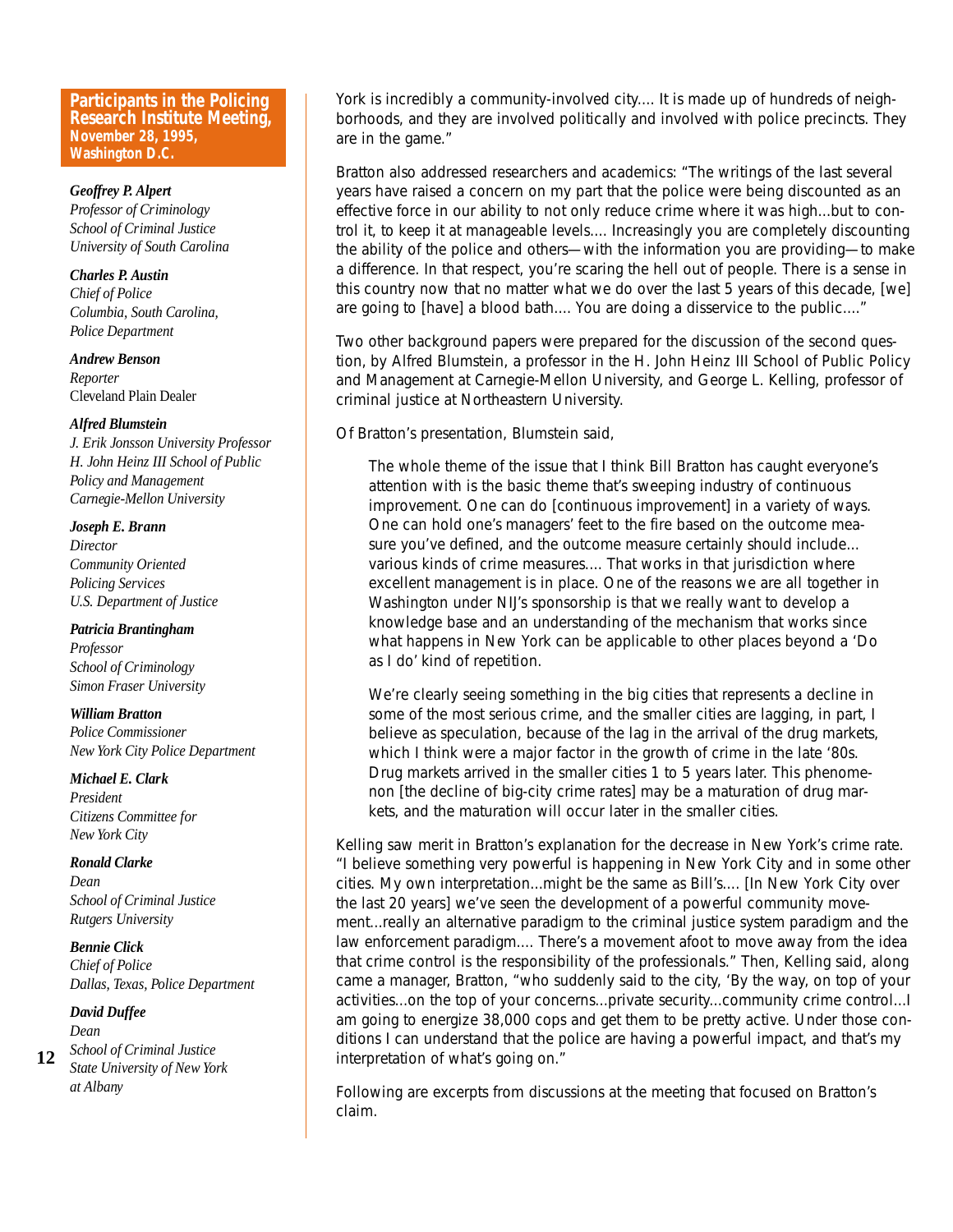**Ronald Clarke**, dean of the School of Criminal Justice at Rutgers University, said he was "actually very glad that Mr. Bratton has taken on responsibility for reducing crime rates. I think that the problem with the control and prevention of crime over the last 15 or 20 years is that nobody has been willing to take on the responsibility for reducing crime. There are all kinds of constituencies that, according to other people, have the power or the capacity to control crime, or there are people saying nothing can be done about it. I think that has lead to a lot of very fuzzy thinking about causes of crime.... If the police stand up and say, 'We can control crime,' I think that will provide the leadership that the community, that society, wants."

But, Clarke said, "I personally doubt...I can't produce any real evidence...that police action can have produced such an enormous drop in crime" as Bratton takes credit for. "Police action can impact crime in small localized settings if there is a clear...focus," he added.

**Dennis E. Nowicki**, chief, Charlotte-Mecklenburg, North Carolina, Police Department, said of the causes of the crime decrease in New York, "All the things that we [not just the police but the community, other agencies of government, the business community, and neighborhoods] do are at play in crime reduction.... Bill's looking at much more recent information to try to figure out what's going on, and maybe he needs to look back 10 or 15 years ago to see what went on then" to determine the behavior of children who now are adults in the crime-committing age group. "Most of my [crime] prevention initiatives are targeting youngsters...and the risk to me is that that's not going to pay a dividend while I'm around. It's going to pay a dividend maybe 10 or 15 years down the line when a Bill Bratton-type comes into Charlotte and takes credit." (Laughter ensued.)

Nowicki said also that statements that "the police can't have an effect on crime don't compute with me.... We overstated for many years the lack of effect that we have on crime. What you're being challenged on now is that overstatement. We do have an effect. But we're not the only ones that have an effect."

**Chief Johnnie Johnson** of Birmingham discussed the impact of moral education on crime rates. "I want to believe that if the police are operating at 100 percent, we can affect crime.... However, I'm very, very skeptical about accepting the responsibility of that impact because what happens when it [crime] goes up. Do I still say, 'Well, I must have faltered somewhere or my folks have stopped working. They sit down on me and that's why it has gone up.' If I work my people at 100 percent, will that stop [someone's] son from getting out [and] burglarizing somebody? Will that stop this family that I know for the last 10 years has produced criminals to stop producing criminals.... That's a thing we have to deal with....

"I do have to give credit, though, to Miss Smith who tells Johnny, 'Johnny, you will not steal. That's wrong.' I can't take that credit from her because she's having an impact on the crime out there. I have to give credit to that minister...that cautions his congregation about getting involved in crime and use of drugs.... It's a total community effort that has the most impact on the occurrence of crime."

**Warren Friedman** of the Chicago Alliance for Neighborhood Safety said, "I think the police can have an effect [on crime], but I have some worries about that. The kinds of worries come from experience with community organizations who...have shut down drug houses, opened up parks, and can do that with only sporadic support from the police and usually support which has to do with confrontation which gets their attention. That's the history of Chicago up to a short time ago.... I suspect that now that there's beginnings of partnership between police and the community in

# **Participants**

#### *Michael J. Farrell*

*Deputy Commissioner Policy and Planning New York City Police Department*

#### *Edward Flynn*

*Chief of Police Chelsea, Massachusetts, Police Department*

#### *Robert Ford*

*Chief of Police Port Orange, Florida, Police Department*

#### *Warren Friedman*

*Chicago Alliance for Neighborhood Safety*

## *Herman Goldstein*

*Professor School of Law University of Wisconsin*

## *Jack Greene*

*Professor Department of Criminal Justice Temple University*

*Clarence Harmon Chief of Police St. Louis, Missouri, Police Department*

#### *Francis X. Hartmann*

*Executive Director Programs in Criminal Justice Policy and Management Kennedy School of Government Harvard University*

#### *Sally T. Hillsman*

*Deputy Director Office of Research and Evaluation National Institute of Justice U.S. Department of Justice*

*Jean Johnson Director of Programs Public Agenda*

#### *Johnnie Johnson*

*Chief of Police Birmingham, Alabama, Police Department*

continued...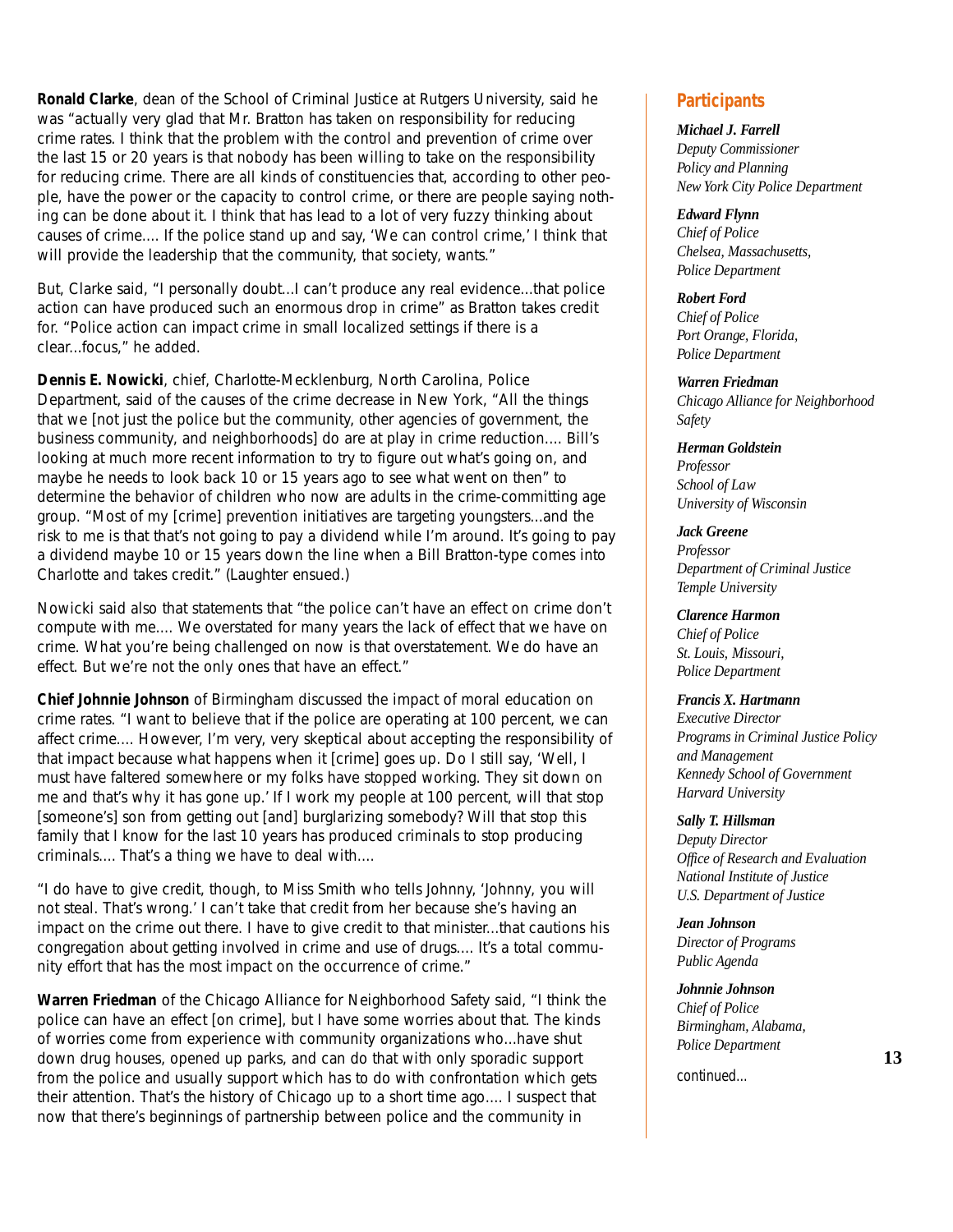# **Participants**

#### *George L. Kelling*

*Professor College of Criminal Justice Northeastern University*

#### *Carl B. Klockars*

*Professor Division of Criminal Justice University of Delaware*

#### *Tom Koby*

*Chief of Police Boulder, Colorado, Police Department*

#### *Robert H. Langworthy*

*Professor of Criminal Justice University of Cincinnati Program Manager (former) Office of Research and Evaluation National Institute of Justice*

#### *Peter K. Manning*

*Professor School of Criminal Justice Michigan State University*

#### *Stephen D. Mastrofski*

*Associate Professor Administration of Justice Pennsylvania State University*

## *Phyllis McDonald*

*Social Science Analyst National Institute of Justice U.S. Department of Justice*

#### *Mark H. Moore*

*Professor Kennedy School of Government Harvard University*

## *Dennis E. Nowicki*

*Chief of Police Law Enforcement Center Charlotte-Mecklenburg, North Carolina, Police Department*

## *Roger B. Parks*

*Professor School of Public and Environmental Affairs Indiana University*

## *Aric Press*

*Senior Writer* Newsweek **14**

Chicago, that's a much more powerful tool to shut down targeted areas, open up parks.... But I also know from the community experiences that it's very difficult to sustain. You can win the battle the first time; you can point at a place where there's no activity, and you come back 6 months later and it's there. It's there because the community couldn't stay organized and sustain their effort and because the police are very busy and are moving all over the place."

Responding to Bratton's remarks, **Chief Robert Ford** of the Port Orange Police Department said, "If you study the variance between police departments in crime rates...and if...you group police departments by census variables, [and] if you take all the variables [number of police per capita, demographics, number of people living in a place over 5 years, numbers of juveniles per thousand population]...and put them all together, and you throw them into a beautiful matrix, and you factor them, and you do some beautiful multiple correlations, what you have left is still a huge amount of variance in the crime rates.... I'm saying that better departments produce better results."

**Edward Flynn**, chief, Chelsea, Massachusetts, Police Department, said, "Somewhere along the line you guys [researchers and academics] went off track and we had to keep plunging along in this morass of crime, disorder, and community deterioration.... What Bill [Bratton's] people have been doing, which...those academics who do some of this criminological research could do a wonderful job of, Bill's people debrief arrested suspects. And they find things about how the crime occurred. Now I know factors cause crime, but people commit it. And if you want to hold police accountable for diminutions in the crime rate, then I challenge you to help us find out how crimes are committed...."

**Tom Koby**, chief of the Boulder, Colorado, Police Department, said, "I think there is a basic misunderstanding here about what Bill said.... [He said] police—not law enforcement but police in the sense of the grand tradition of police—in partnership with an empowered community can impact crime and disorder."

**Aric Press**, a senior writer for Newsweek, noted that some police officials and agencies now were taking credit for decreases in crime where, recently, that was not the practice. Press said, "The rhetoric, it seems to me, began to change a few years ago where we were all told that crime was too big just for the police. The community had to be involved, that there were all sorts of factors involved in it. It was beyond the power of the police to affect directly [crime rates] too much. Now we have this remarkable success [declining crime rates in New York City and some other cities]. The one thing I say to you...is that I hope that success continues because, if not...if that's the core business [of policing]—how many homicides, how many robberies, how many burglaries up or down—what's been said at the table a few times, about how people don't lose their jobs because of UCR [Uniform Crime Report] measures, that's going to change. If that's the way you want to be measured, that's a tiger you're riding."

**Robert H. Langworthy**, professor of criminal justice at the University of Cincinnati, on academic leave to work with NIJ during 1995–96, said of drops in crime rates in New York and other cities: "The dilemma that we are in right now is that we have an empirical fact in search of an explanation.... It is an empirical fact that in some cities crime has gone down. We have a lot of explanations that we all have been led to at one point or another that don't seem to allow us to account for that decline.... One of the problems that we have with agencies trying to claim success is that they don't look across the aggregate. We don't know what...police practices have...experienced a decline in crime. We don't know what similar police practices that are being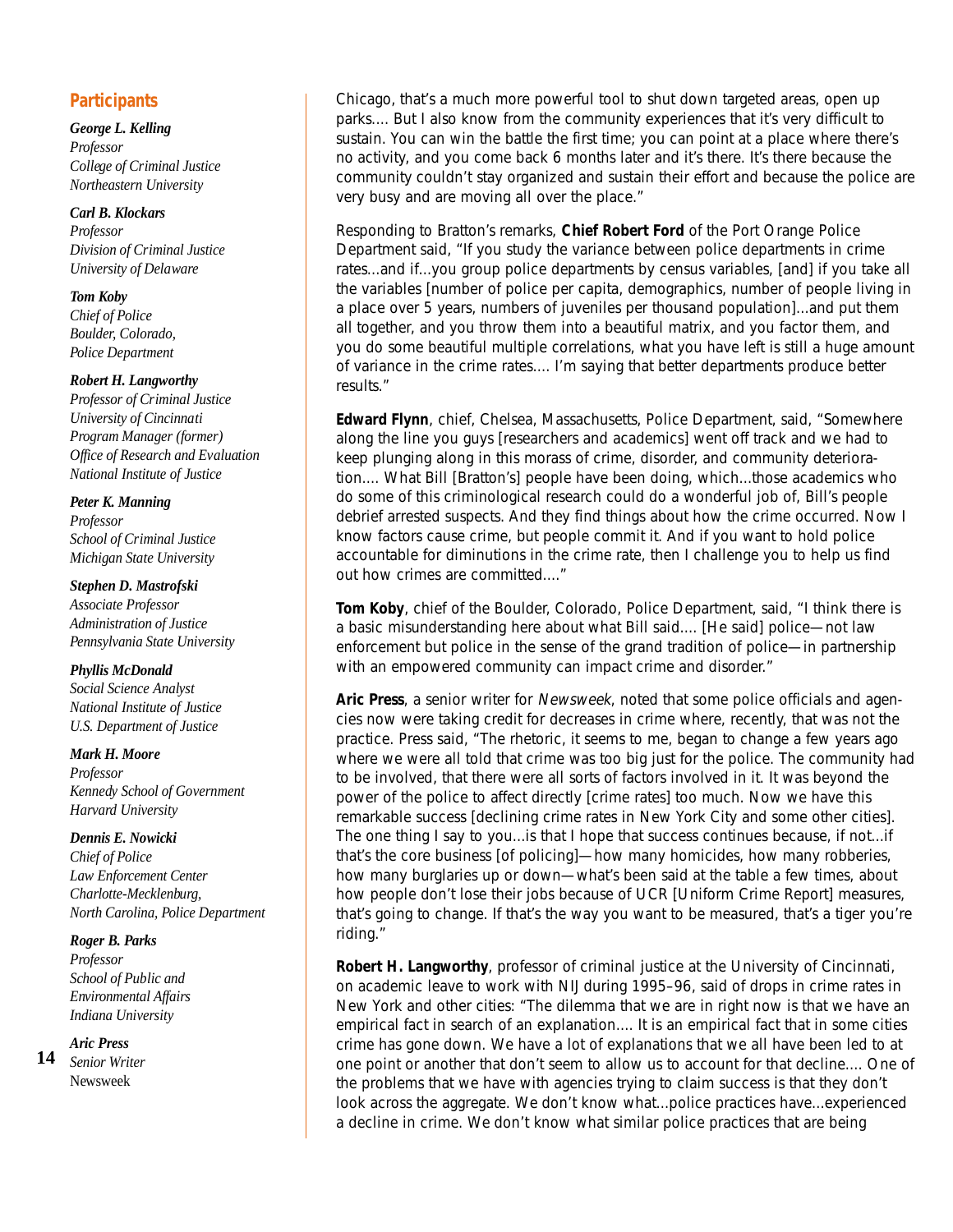employed in New York City have been associated with increases in crime. But we do know...that in at least some places crime has gone down. We also know that it has gone up in other places.... And we are thrashing around for an explanation.... What we have is an empirical fact and we are searching for an explanation. I think it is far too premature to presume."

**Jack Greene** of Temple University said, "Part of the explanation of New York's experience is...that crime fell off the plate for about 10 years. We were all fixing broken windows and broken houses. We weren't fixing the crime problem that was out there. And forget all the analytical and theoretical linkages there. Crime got back on the agenda. And most police chiefs today use community policing to talk about crime issues where they didn't [5 or more years ago]. I think that's an important shift.... What Bill Bratton's paper does is get the police back in the lead.... Somebody has got to be accountable and responsible for at least keeping this in focus."

Moderator Francis Hartmann asked about developing "indices that might help the chiefs and the researchers."

**Jack Greene** replied, "I don't think we can lose the UCR or the victimization surveys or other aggregate indices of how we are doing in a particular community. They are baseline information, they have been collected over a long period of time, and they are more stable than people give them credit for." But he added that "there are levels of analysis and data sets that already exist at several levels that we do not exploit very well. Calls for service data [for example]...do not get analyzed very well in a lot of places.... [h]undreds of thousand of calls for service...create all kinds of problems and all kinds of demands for police resources. [So] aggregate data exist that need to be analyzed in a different way. Further, there is [a] moral, ethical kind of value-based assessment that can go on in an annual or biennial survey of the citizenry. There are city police departments that print [surveys] on the back of water bills...a 'how-are-we-doing' questionnaire. That goes, at least, to everybody who owns a building.... So there are ways to collect information in fairly unobtrusive ways."

**Robert H. Langworthy** cited the availability of Law Enforcement Management and Administrative Statistics (LEMAS) that are gathered every 3 years under the auspices of the Bureau of Justice Statistics. Data on personnel, expenditures and pay, operations, equipment, computer and information systems, and policies and programs are compiled from State and local agencies with 100 or more officers. "I am a devoted fan of the LEMAS surveys," Langworthy said. "LEMAS is an incredibly valuable vehicle for providing information about policing." Of course, he added, "Any survey of that sort is going to have a huge number of problems.... But it will get better with age as do all these enterprises. The problem, though, is that we still don't build into the process when we design the LEMAS system...what it is the police are supposed to be doing that's going to have an impact.... It's a fairly simple enterprise, I suspect, but it needs some attention."

## **Participants**

#### *Dennis P. Rosenbaum*

*Professor Department of Criminal Justice University of Illinois at Chicago*

#### *Robert Sampson*

*Professor Department of Sociology University of Chicago*

#### *Stuart Scheingold*

*Professor Department of Political Science University of Washington*

*Wesley G. Skogan Professor Department of Political Science Center for Urban Affairs Northwestern University*

*Darrel W. Stephens Chief of Police St. Petersburg, Florida, Police Department*

*Ralph Taylor Professor Criminal Justice Department Temple University*

*Jeremy Travis Director National Institute of Justice*

#### *Benjamin B. Tucker*

*Deputy Director for Operations Community Oriented Policing Services U.S. Department of Justice*

#### *David Williams*

*Assistant Chief Portland, Oregon, Police Department*

### *Gerald Williams*

*Director Bill Blackwood Law Enforcement Management Institute Sam Houston State University*

#### *Jane Wiseman*

*Assistant to the Director for Strategic Planning National Institute of Justice U.S. Department of Justice*

*Mary Ann Wycoff Senior Research Associate Police Executive Research Forum*